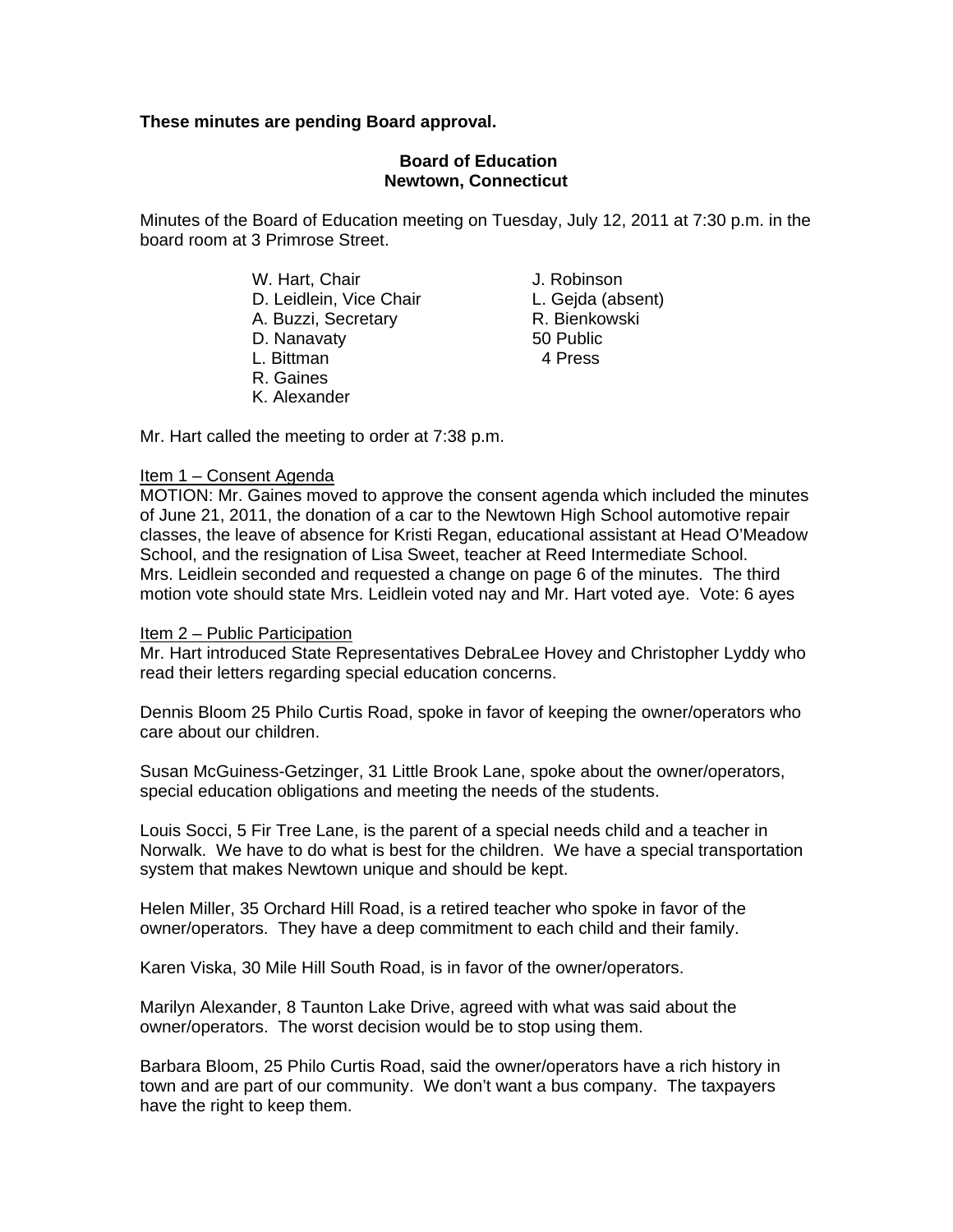Board of Education **-2-** Figure -2- Figure -2- Figure -2- July 12, 2011

Elizabeth Gaier, 18 Button Ball Drive, said as a parent she gets comfort and security knowing the person who drives her children will keep them safe. As a taxpayer she feels the cost is inconsequential compared to having the owner/operators and the impact they have on the children they transport is positive as her children still speak about the drivers they've had.

Paul Mangiafico, 15 Kent Road, worked on the owner/operator contract five years ago. They are proud to work in town. He referred to Jim Gaston's letter supporting them. Joe Borst, Herb Rosenthal and Jo Bojnowski also had positive letters. If you discontinue their service it will never come back again. Continue with the system we have and negotiate with them to be competitive.

Jim Guy, 17A Nonnewauk Meadows, questioned if owner/operators were given a fair opportunity to put a bid together in the time allotted.

Mitch Bolinski, 3 Wiley Lane, thanked the State Representatives for caring. He agreed with Mr. Mangiafico that we need the owner/operators to be competitive.

Ron Revere, 18 Bryan Lane, regarding special education, 15 complaints wasn't enough.

Alan Miller, 35 Orchard Hill Road, agreed with the comments about the owner/operators and asked where these buses were located. They pay taxes on their buses. Where will an outside company house their buses and can we have an agreement that they will be housed here?

Inga Roswell, 25 Osborne Hill Road, agreed with the comments on the owner/operators and didn't understand why they wanted to get rid of them which the people don't want.

Sharon Dougherty, 7 Fir Tree Lane, was in favor of keeping the owner/operators.

Joe Borst, 10 Beechwood Drive, requested that the Board put in a second public participation at the end of the agenda so people can comment on what was discussed. The buses must be garaged maintained and housed in Newtown. Dr. Robinson told him that Mr. Bienkowski was going to be putting information out and given to a nonpolitical group. He went to New Milford where bus tires were slashed. There was no fence where they were kept by All Star. The owner/operators keep their buses at home. People want peace of mind. It's worth the additional taxes to have the owner/operators.

Gertrude Beiers, Yogananda Street, supports the owner/operators. When they are driven out of business the new ones will raise their prices.

Wendy Leon-Gambetta, 18 Saw Mill Ridge Road, doesn't want the owner/operator system to change. They are also neighbors and friends.

Lynn Buttner, 28 Lake Road, agreed with comments on the owner/operators and everyone is appalled at losing them.

Item 3 – Reports Correspondence: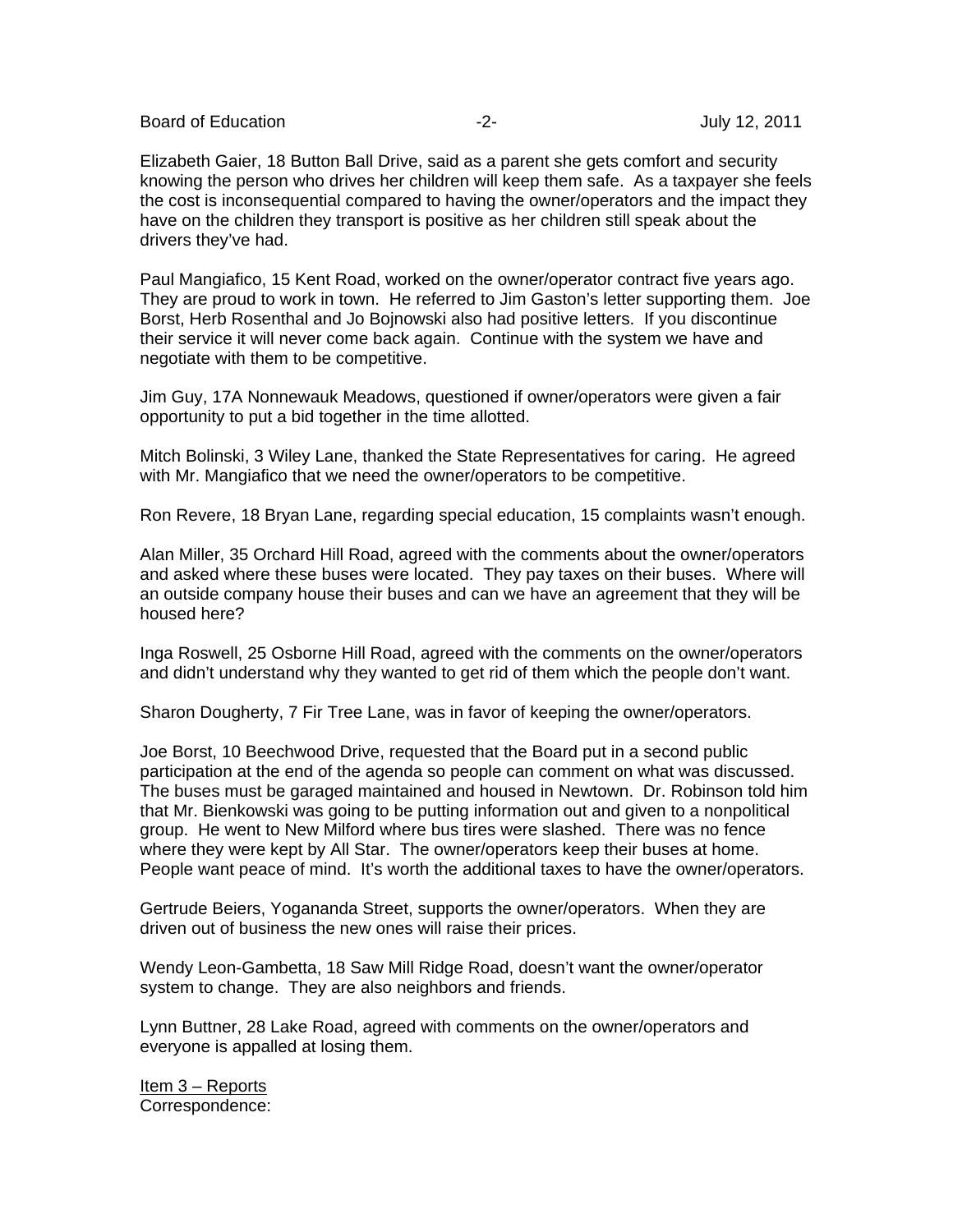Board of Education **-3-** Figure -3- Figure -3- Figure -3- July 12, 2011

Mrs. Leidlein said there was correspondence from Kinga Walsh regarding the budget and calendar and Martin Margolies, Lisa Pruner and Ann Brennan regarding the owner/operators. She read a letter from Jim Gaston also supporting the owner/operators and potential liability of they are not selected.

Chair report: Mr. Hart was attending the CABE leadership conference on June  $27<sup>th</sup>$ .

Superintendent's Report: Dr. Robinson reported that a high school student was one of 23 in Connecticut to win a National Merit Scholarship financed by a university. Matthew Jensen received a Rutgers scholarship.

CAPT scores were released today. In all areas Newtown is above the state percentage. There will be a more in-depth analysis when the CMT scores are received.

Dr. Robinson spoke about the district's continuous improvement and common formative assessments which will be implemented next year.

## Business Director's Report:

Mr. Bienkowski spoke about the transportation bid process and presented statistics regarding the interview along with a comparison of the companies over a five-year period. The committee is doing a further evaluation which will be forwarded to the Board.

Mrs. Leidlein asked if records were requested for employee driver reprimands, accidents, violations, etc over the last ten years.

Mr. Bienkowski said that information was not requested. Some do not exist as they did 10 years ago. One of the intents of the bid document was to transfer risk to benefit the Town. Currently we hold all the risk for anything that happens in the system. It's our policy, not the bus company's policy. Putting it on the company will save the Town money.

Mrs. Leidlein said according to the General Statute, we will have that risk. She doesn't trust another company to oversee that.

Mr. Bienkowski said the number one concern is the safety of our children. Companies service many communities. We don't have records for our owner/operators so the information would be skewed. First Student and Durham are national companies. We haven't kept that information because our insurance company has not asked for it.

Mr. Hart suggested checking with our attorney.

Mr. Nanavaty said Mr. Gaston's letter deals with rights of individuals in civil courts. Whether owner/operator or a company we still maintain the liability. This is not really relevant to what we are looking for in transporting our children.

Mrs. Leidlein felt very uncomfortable making a decision without having the records for each company for the last 10 years.

Mr. Gaines stated we should pull that information for the owner/operators also.

Mr. Bienkowski said we can get the bus inspection rates from the DMV.

Mr. Hart asked that each of the finalists make a presentation. He wants to see the financial analysis.

Mr. Bienkowski said we have 60 days from June 23 for the bids to remain valid.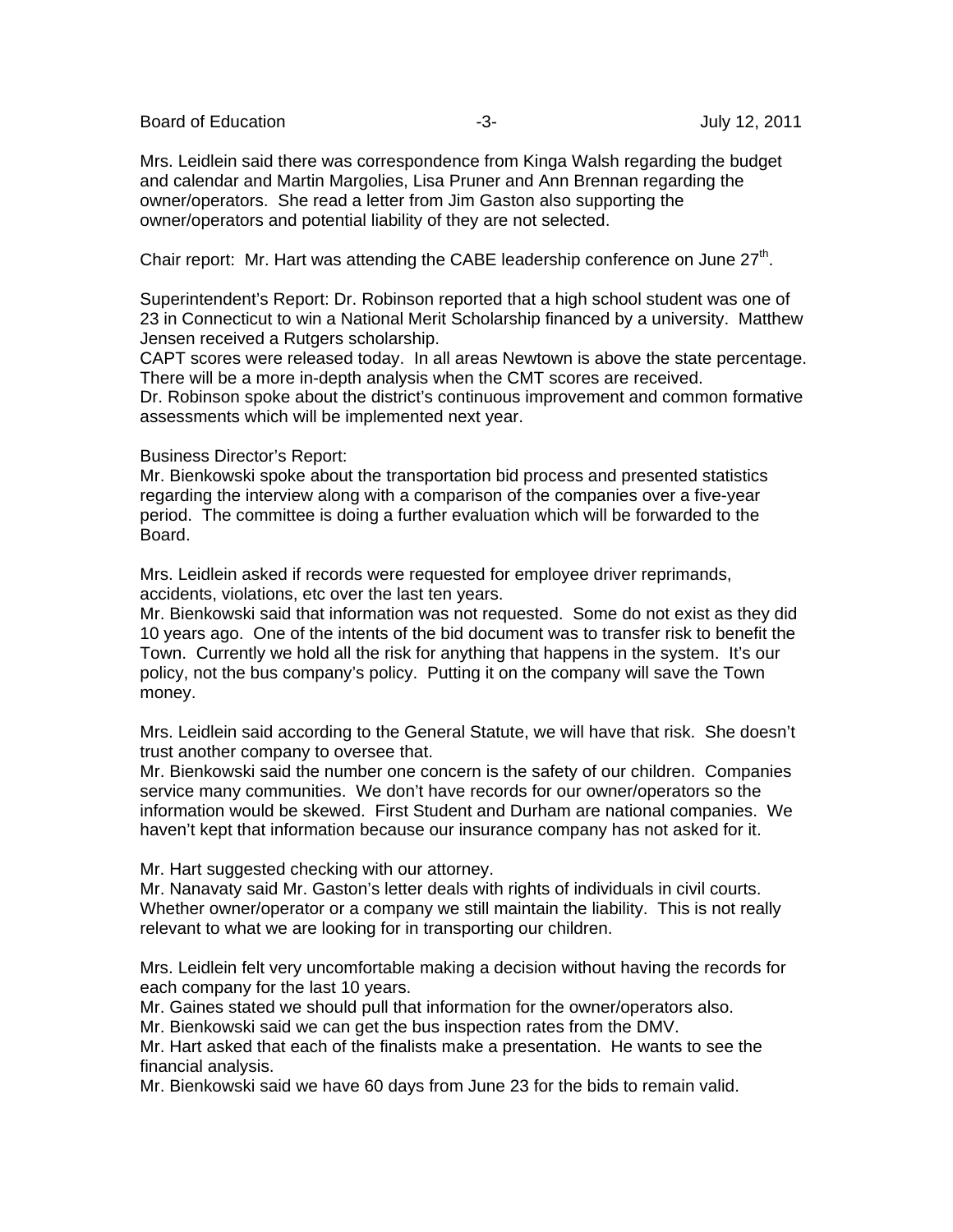Board of Education **-4-** Figure 2011 **-4-** Figure 2011

#### Facilities Committee:

Mrs. Leidlein said the committee met and discussed the CIP and repairs to the schools next year. We will meet again for re-evaluation of the priorities.

Pat Llodra spoke about the CIP process. The Board of Selectman is the only referring agent to the Public Building and Site Commission. The Board of Selectman is the owner of the building. A member of the Board of Selectman or Bob Tait should be present for project discussions. The process has begun to formulate the CIP. Looking at 2013, there needs to be reductions. In fiscal 2012 there is the Hawley HVAC design money for \$250,000. She hopes the costs projected in fiscal year 2013 can be done for less.

Mr. Bienkowski said the engineering for Hawley is in the current budget. Mr. Nanavaty said limiting our debt cap sets us up to not be able to do anything. Hawley has been delayed for 8 years. How much longer we will have to wait? Mrs. Llodra stated we have to invest in our community and how much our residents can bear. We have to be careful not to take on too much debt.

## Middle School Roof Update:

Mrs. Llodra said the scaffolding is up. First impressions are positive for a September 15 completion date.

Mrs. Leidlein said the Facilities Ad Hoc Committee recommended to the Board of Education that we look to possibly closing the middle school, moving the fifth grade to the four elementary schools and consolidating the sixth, seventh, and eighth grades at Reed School. They did not recommend closing an elementary school. This would not take place for 5 to 7 years.

Dr. Robinson said her prime concern would be to keep Reed with a 2 or 4-person team.

Policy Committee: There was no meeting.

## Item 4 – Old Business

MOTION: Mrs. Bittman moved that the Board of Education approve the Educational Technology Curriculum for grades K-8. Mr. Nanavaty seconded.

Mr. Alexander said his children are almost ahead of this curriculum. He doesn't see the curriculum showing moving information down to the lower grades. Mr. Gaines said technology should be integrated into all curricula. A technology curriculum should not exist.

Vote 6 ayes

## Item 5 – New Business

State Response Regarding Special Education:

Dr. Robinson brought these concerns to her administrative team. We want to be sure parents understood and were comfortable with the process. She met with the Pac again with the same concerns. We set up a website for parent information and started having information sessions for parents. In March a meeting was arranged with Mrs. Llodra, Mr. Bienkowski, and Representatives Hovey and Lyddy. Representative Lyddy did not attend and Representative Hovey asked Mr. Bienkowski to leave the meeting as she